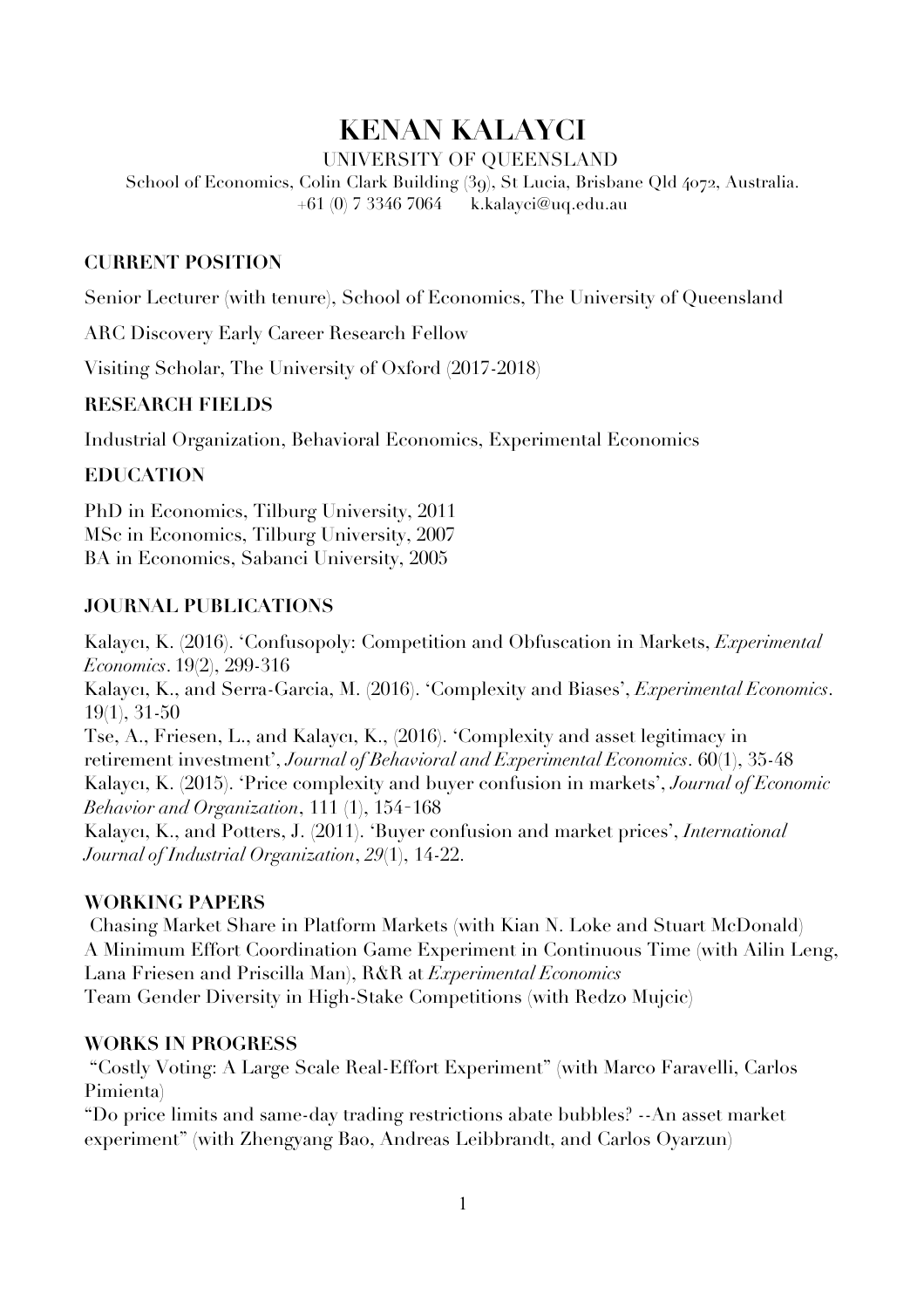# **TEACHING EXPERIENCE**

Industrial Economics (Undergraduate), UQ, 2014, 2015 Experimental Economics (Undergraduate), UQ, 2011, 2012, 2013. International Industry Economics (Graduate, UQ, 2011, 2012, 2013, 2014, 2015 Financial Economics (Undergraduate), Tilburg University, 2008, 2009

# **HONORS, AWARDS AND FELLOWSHIPS**

Distinguished Teaching Certificate, UQ School of Economics, *International Industry Economics* (small postgraduate courses), 2015. Excellence in Teaching Award, UQ School of Economics, *Industrial Economics* (small undergraduate courses), 2014. Distinguished Teaching Certificate, UQ School of Economics, *Experimental Economics* (small undergraduate courses), 2012. Best Paper Award, Economic Science Association Asia-Pacific Meeting (APESA), University of Melbourne, 2010 Runner-up, Arijit Mukherji Best Paper Award, APESA, Haifa, 2009. CentER Scholarship, Tilburg University, 2005-2007 Honor Scholarship, Sabanci University, 2001-2005

# **GRANTS**

Discovery Early Career Research Award, Australian Research Council, \$358,000 (2016- 2019)

UQ Early Career Research Grant, Bid timing in continuous auctions, \$20000 (2013-2014) UQ New Staff Research Start-Up Grant, Complexity and bounded rationality in credit markets, \$A12,000 (2011-2012)

# **SEMINARS**

Deakin University (2016), University of Adelaide (2016), University of Western Austraila (2016), Economic Science Association (ESA) European Meeting Heidelberg (2015), ESA World Meeting Sydney (2015), ANZ Workshop in Experimental Economics (ANZWEE) Adelaide (2014), ESA Asia Pacific Meeting Auckland (2014), Dusseldorf Institute for Competition Economics (2013), Católica Lisbon (2013), ESA World Meeting Zurich (2013), ESA North American Meeting Tucson (2011), Industrial Organization: Theory, Empirics and Experiments, Otranto (2011), ANZWEE, Sydney (2010), University of Melbourne (2010), Monash University (2010), University of Queensland (2010), APESA Melbourne (2010), ENTER Jamboree Toulouse School of Economics (2010), University of East Anglia (2010), Tilburg University (2009), ESA European Meeting Innsbruck (2009), APESA Haifa (2009), ESA European Meeting Lyon (2008), ENTER Jamboree Universidad Carlos III *de* Madrid (2008), Tilburg University (2007)